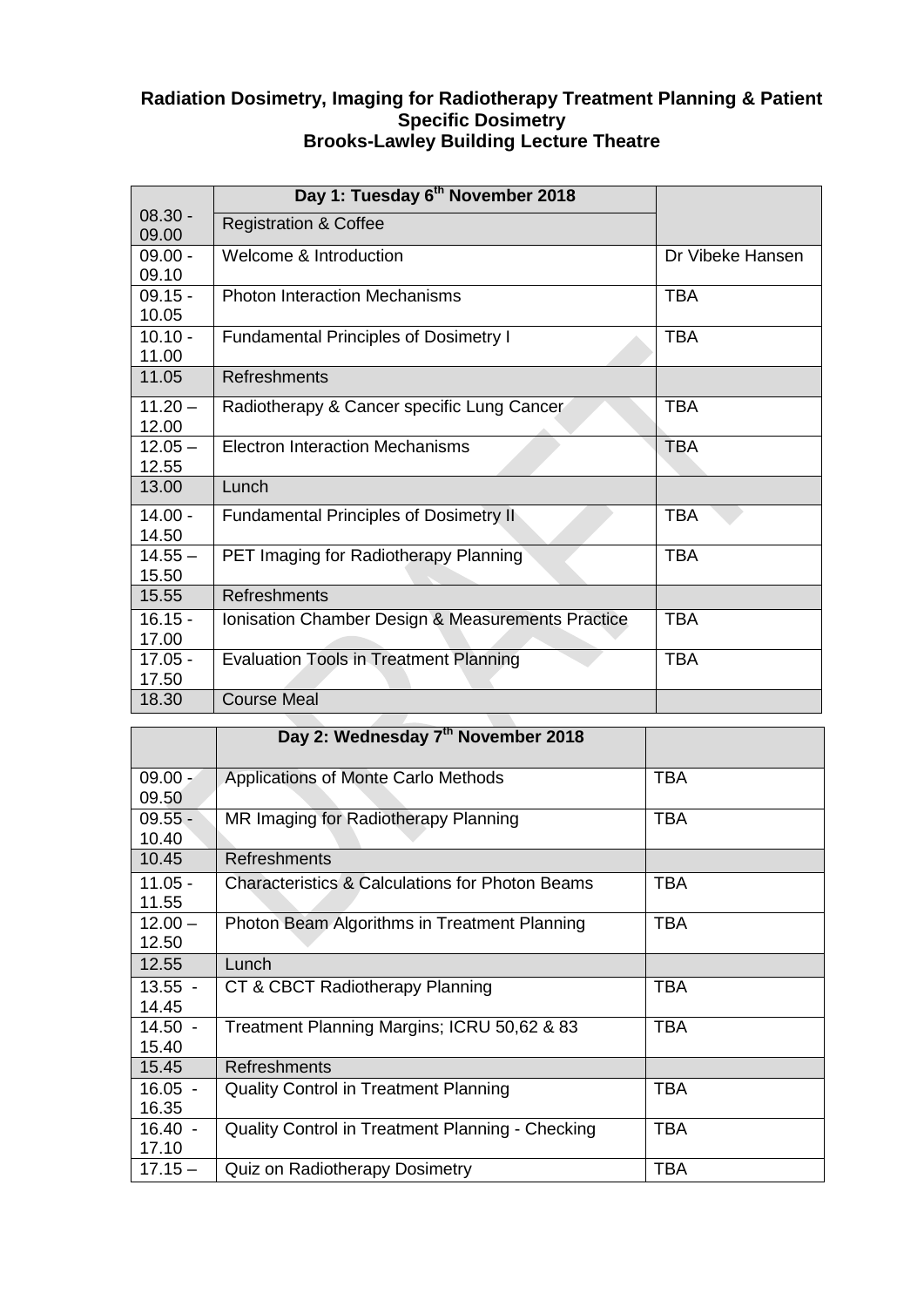|                    | Day 3: Thursday 8th November 2018                     |            |
|--------------------|-------------------------------------------------------|------------|
| $09.00 -$<br>09.50 | Prostate Cancer: XBRT Techniques and Trials           | <b>TBA</b> |
| $09.55 -$<br>10.50 | Radiotherapy with Protons                             | <b>TBA</b> |
| 10.55              | <b>Refreshments</b>                                   |            |
| $11.15 -$<br>12.05 | Intensity Modulated Radiotherapy (IMRT)<br>Algorithms | <b>TBA</b> |
| $12.10 -$<br>13.00 | Inverse Treatment Planning for IMRT & VMAT            | <b>TBA</b> |
| 13.10              | Lunch                                                 |            |
| $14.10 -$<br>15.10 | Electron Beam Therapy in Clinical Practice            | <b>TBA</b> |
| $15.15 -$<br>16.00 | Radiotherapy for Oesophageal and Liver Tumours        | <b>TBA</b> |
| 16.05              | <b>Refreshments</b>                                   |            |
| $16.20 -$<br>17.00 | Radiotherapy for Head and Neck                        | <b>TBA</b> |
|                    | Day 4: Friday 9 <sup>th</sup> November 2018           |            |

|                    | Day 4: Friday 9th November 2018                                                    |            |
|--------------------|------------------------------------------------------------------------------------|------------|
| $09.00 -$<br>09.40 | Radiotherapy for Breast Cancer: Current and Future<br>Practice                     | <b>TBA</b> |
| $09.45 -$<br>10.30 | Radiochromic Film Dosimetry                                                        | <b>TBA</b> |
| 10.35              | Refreshments                                                                       |            |
| $10.55 -$<br>11.35 | Adaptive Radiotherapy for Bladder Cancer & lower<br><b>GI in Clinical Practice</b> | <b>TBA</b> |
| $11.40 -$<br>12.25 | Large field Techniques in Radiotherapy                                             | <b>TBA</b> |
| 12.30              | Lunch                                                                              |            |
| $13.35 -$<br>14.20 | Stereotactic Body Radiotherapy (SBRT) for Lung<br><b>Tumours</b>                   | <b>TBA</b> |
| $14.25 -$<br>15.05 | In Vivo Dosimetry for Point Measurements                                           | <b>TBA</b> |
| $15.10 -$<br>15.40 | <b>Verification for IMRT</b>                                                       | <b>TBA</b> |
| 15.40              | <b>Refreshments</b>                                                                |            |
| $16.00 -$<br>16.45 | Dosimetry for Molecular Radiotherapy                                               | <b>TBA</b> |
| 16:50-<br>17.35    | Practical Implementing of New Techniques in the<br>Clinic                          | <b>TBA</b> |
| 17.30              | Cheese & Wine Evening                                                              |            |